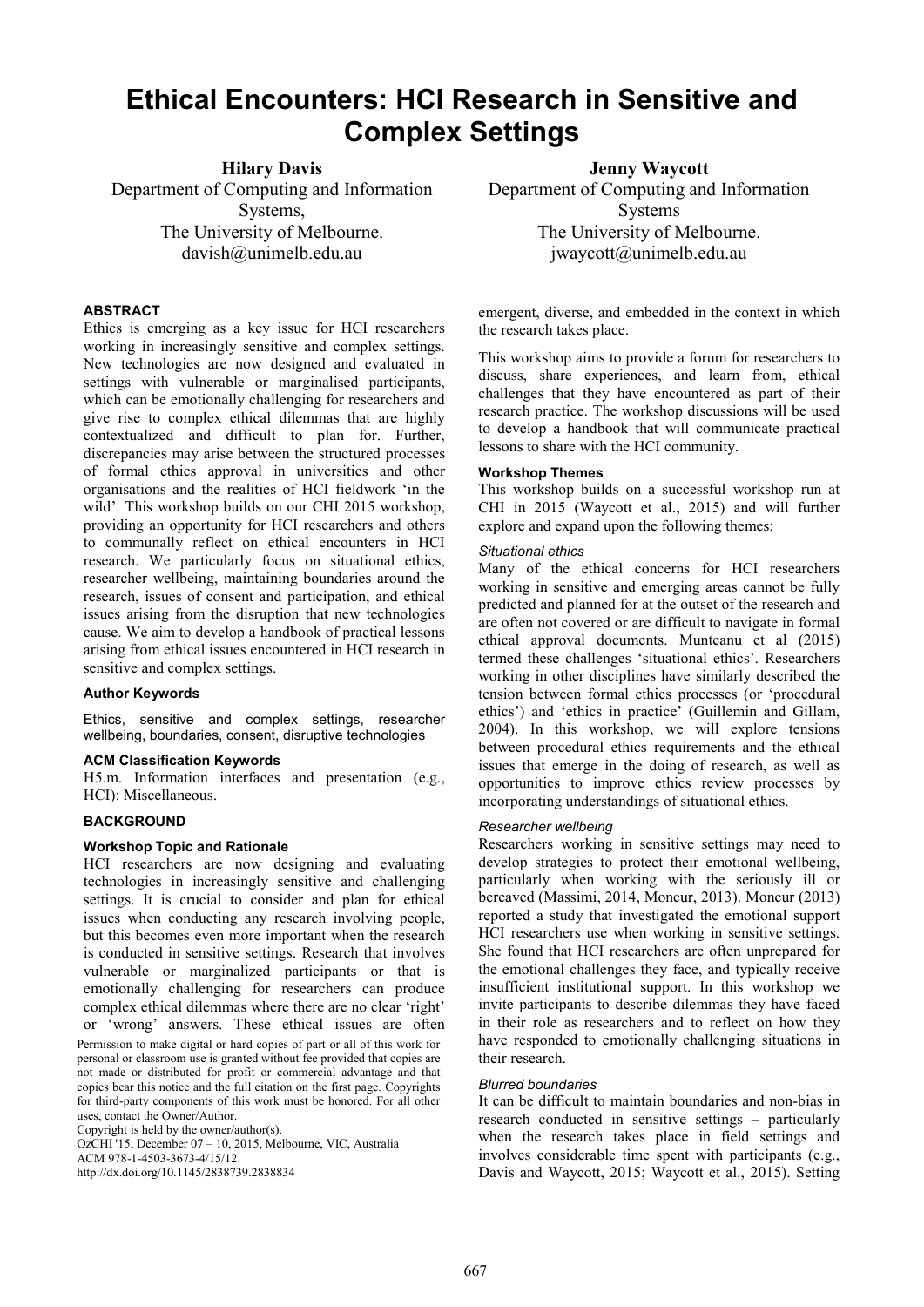and maintaining boundaries can also be challenging when working with small communities where researchers might encounter participants outside the research setting (Munteanu et al., 2014) We invite participants to reflect on how they maintain boundaries around their research and to consider situations where it might be more ethically appropriate for the boundaries to become blurred – such as when it becomes necessary to intervene in a difficult situation.

#### *Consent and participation*

When working with some vulnerable populations it can be challenging to ensure that research participants are fully informed about the process and voluntarily provide consent to take part in the research. This can be particularly problematic in public settings where large numbers of people are interacting with technology, such as public displays. Consent is also problematic for research conducted using data obtained freely from social media and other online sources (Henderson et al., 2013). This workshop will consider different strategies for obtaining informed consent and ensuring voluntary participation, particularly when designing or using new technologies that might have unanticipated consequences.

## *Managing the disruption of new technologies*

HCI research often aims to not only understand participants and the worlds they live in, but to also intervene in those worlds through the design, implementation, and evaluation of new technologies. We can never be certain about how new technologies will be used and the disruption they might create in people's lives, nor can we fully plan for and mitigate the effect of technology that does not work as expected (see for example, McNaney and Vines, 2015). While we aim to have a positive impact, sometimes new technologies can have unforeseen negative effects. The impact this can have may be particularly pronounced in sensitive and complex settings. How can HCI researchers anticipate and respond to the disruption technologies may cause?

#### **WORKSHOP AIMS AND OUTCOMES**

This workshop invites contributions from researchers working in diverse settings and using a range of methodologies. The workshop aims to:

- Build on the discussions generated at the CHI 2015 workshop on Ethical Encounters in HCI.
- Provide a forum for researchers to share experiences of ethical encounters in HCI research.
- Identify common issues researchers have faced, both within HCI and in related social science fields, and explore how these have been addressed.
- Identify the unresolved challenges that researchers continue to grapple with and explore options for responding to these challenges.
- Discuss how ethical encounters will grow and change as emerging (and disruptive) technologies continue to be introduced into sensitive settings.
- Contribute to an edited collection that reflects the breadth and depth of ethical issues emerging in HCI research in difficult and sensitive settings.

The workshop will provide opportunities for researchers to learn from each other and from related disciplines to develop practical strategies to respond to ethical issues in HCI research. These strategies will be communicated to the HCI community through an edited collection showcasing ethical HCI research in sensitive settings.

## **ABOUT THE ORGANISERS**

The workshop is organised by local human-computer interaction researchers with extensive experience conducting research in sensitive and complex settings.

*Hilary Davis* is a Research Fellow in the Department of Computing and Information Systems at the University of Melbourne. She conducts research in complex and sensitive settings, including large hospitals and intimate environments such as the family home. She has worked with a variety of participant groups including pregnant women living with chronic illness, young cancer patients, housebound people and distributed intergenerational family groups.

*Jenny Waycott* is a Lecturer in the Department of Computing and Information Systems at the University of Melbourne. Her current work focuses on the design and use of new technologies to support older adults who are socially isolated.

The workshop will be supported by Dr Bjorn Nansen a lecturer in Media and Communications at the University of Melbourne and Dr. Stefan Schutt, Research program leader in Cultural Diversity, Technologies and Creativity at Victoria University. A larger team of researchers with relevant expertise will assist in reviewing submitted position papers.

# **WEBSITE**

The workshop activities are supported by a dedicated website:<https://ethicalencountershci.wordpress.com/>

Accepted position papers are available on this website prior to the workshop.

## **WORKSHOP STRUCTURE**

This full-day workshop will be interactive, involving a mix of focused small-group discussions and whole-group brainstorming.

## **Prior to the Workshop**

Potential participants will be asked to submit a 4-page position paper describing ethical encounters that have emerged in their HCI research. These will be reviewed by the organisers and selected on the basis of their contribution to the workshop. All accepted position papers will be pre-published on the workshop website. Small reading groups will be created and participants will be asked to prepare for the workshop by reading each other's position paper. We aim to bring together a group of 10-20 researchers working in diverse and sensitive settings and using a range of methodologies in HCI research.

#### **Activities**

Following introductions from the facilitators, the workshop will begin with three-minute introductions from participants. In this session, participants will be asked to give a brief presentation (e.g. 3 slides, 1 minute